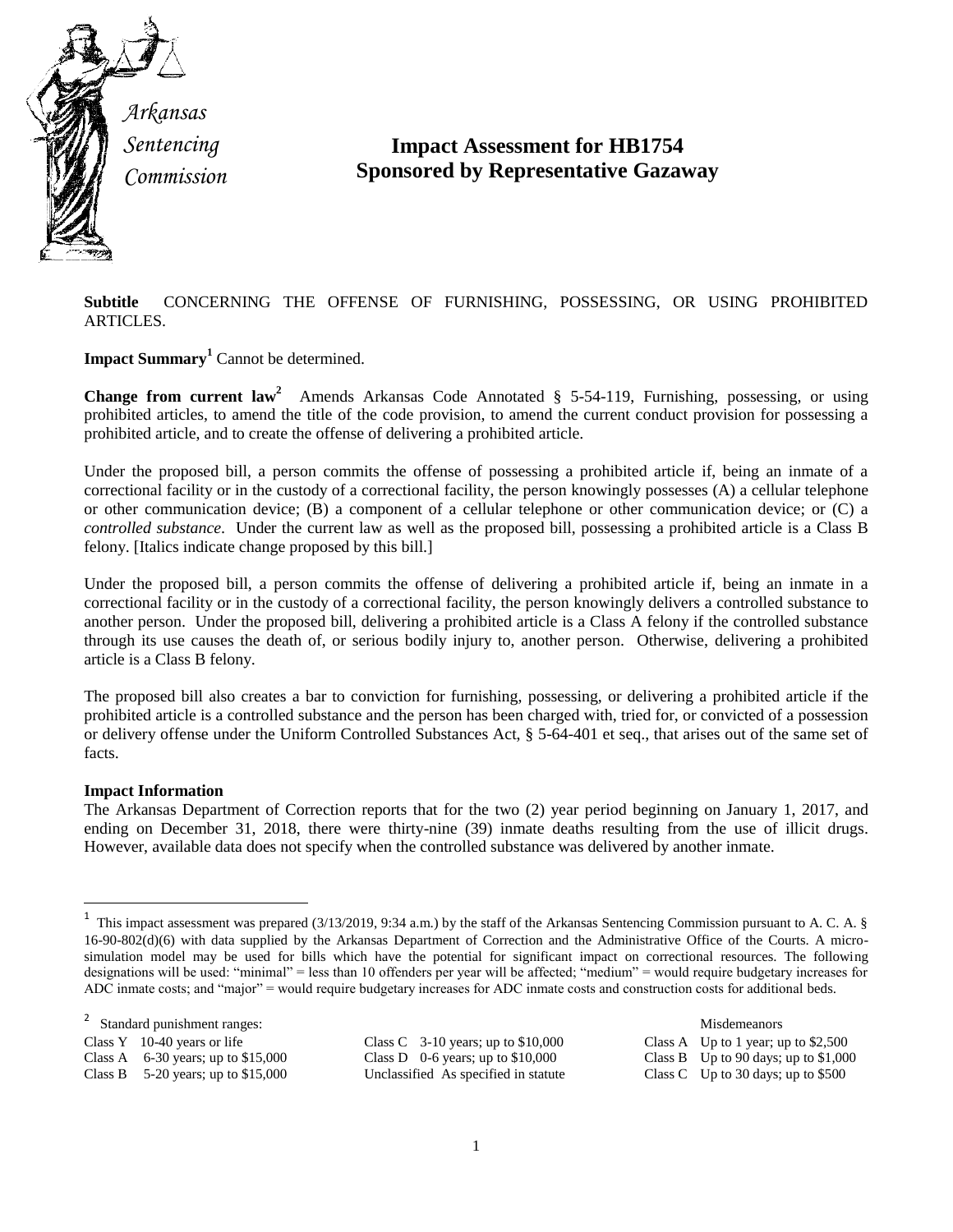While some data is available as to the likely number of occurrences of conduct covered by the proposed bill, data is insufficient to project an impact. For this reason, the impact of this proposed bill cannot be determined. The following data is provided for informational purposes only.

ADC reports 417 inmates currently serving a term of incarceration for A.C.A. § 5-54-119, Furnishing or possessing prohibited articles, as currently written. Eighty-three (83) inmates are currently serving a term of incarceration for which A.C.A. § 5-54-119, Furnishing or possessing prohibited articles, is the primary offense.

Possession of a controlled substance is currently prohibited by A.C.A. § 5-64-419, Possession of a controlled substance. Penalties for a violation of A.C.A. § 5-64-419 range from a Class A misdemeanor to a Class A felony, depending on the type and amount of the controlled substance possessed. Further, A.C.A. § 5-64-419 (c) currently contains an enhancement provision for possession of a controlled substance by any person who is an inmate in a state criminal detention facility, county criminal detention facility, city criminal detention facility, or juvenile detention facility. The penalty for a violation under this subsection is increased to the next higher classification as prescribed by law for the offense. Data is unavailable as to the number of sentences enhanced by this provision.

Delivery of a controlled substance is currently prohibited by the following sections of the Arkansas Code: § 5-64-422, § 5-64-426, § 5-64-430, § 5-64-434, and § 5-64-438. Penalties for delivery of a controlled substance range from a Class A misdemeanor to a Class Y felony, depending on the type and amount of the controlled substance delivered. Please note that there is no provision specifically enhancing the penalty for delivery of a controlled substance by an inmate in a correctional facility.